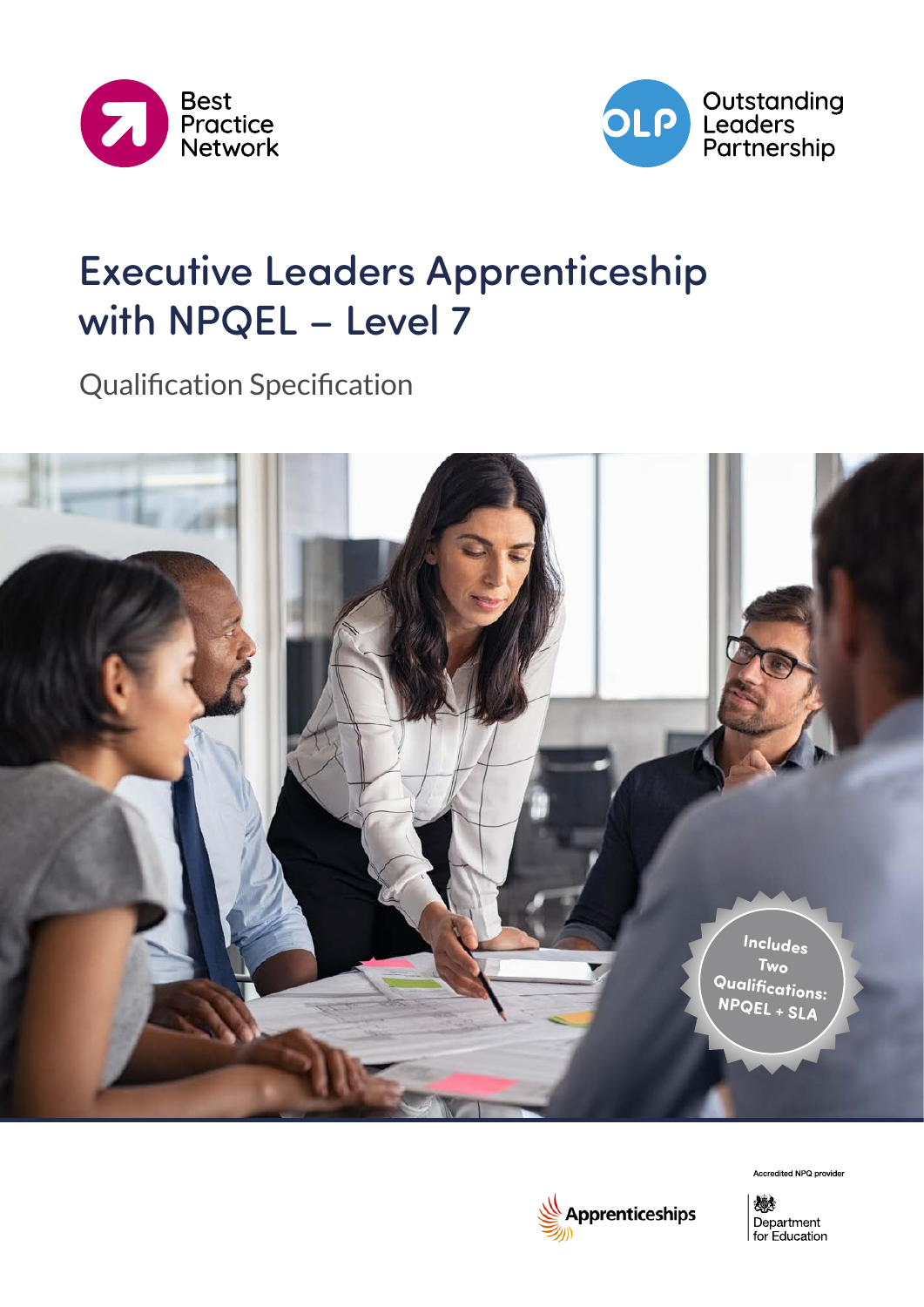# Executive Leaders Apprenticeship with NPQEL

The Executive Leaders Apprenticeship with NPQEL is a dual award which has mapped the DfE's flagship **NPQ for Executive Leadership (NPQEL)** to the **Level 7 Senior Leaders Standard**. By mapping the two qualifications, we have created a programme which allows participants to complete two qualifications concurrently with a much smaller workload than would be required if completing the qualifications separately.

# One Programme, Two Certificates

#### Level 7 Senior Leader Apprenticeship (SLA)

The Level 7 Senior Apprenticeship Standard is designed for individuals moving into, or already in, a senior or strategic management role. Outside of education, this standard is usually completed by Senior Managers, Section Leaders, Executives, Directors, COO, CFO, CEO, CIO roles, and senior military officers. Within education, the standard is commonly completed by existing and aspiring Headteachers, Executive Headteachers and CEOs of MATs and other schools groups.

The Level 7 SLA provides broad, cross-sector, senior and executive leadership training and, as such, is the perfect complement to the NPQEL which is designed more specifically for executive school leadership.

#### Element Spotlight: Apprenticeship Tutor

Apprenticeship tutors are themselves experienced former executive leaders or headteachers and the close relationship they form with participants forms the cornerstone of the Executive Leaders Apprenticeship with NPQEL.

Participants work with their tutor to develop an Individual Learning Plan (ILP) and set out broader personal and professional development goals. Monthly progress review meetings ensure participants are progressing against their personal objectives and the requirements of the programme.



#### National Professional Qualification for Executive Leadership (NPQEL)

NPQEL gives participants all of the essential knowledge, skills and concepts that underpin successful executive school leadership. The qualification was reformed by the DfE in 2021 and now draws from the very latest evidence and research whilst also benefiting from a streamlined final assessment.

Best Practice Network, home of Outstanding Leaders Partnership, is the leading provider of NPQs and our programmes are characterised by the thoroughness of the content, the support guaranteed to participants and the enthusiasm of our national delivery network.



#### Element Spotlight: NPQEL face-to-face content outline

The NPQEL programme includes six face-to-face events spread across the 18-month duration of the qualification.

Each event precedes online course study and will introduce the climate and context for online study. The six event days consist of tailored practice tasks, group networking and self-managed learning interaction supporting powerful dialogue and leadership development.

Days 1 and 2 are combined and take the form of a Residential held in a suitable venue. Meals and a hotel stay are provided for all participants.

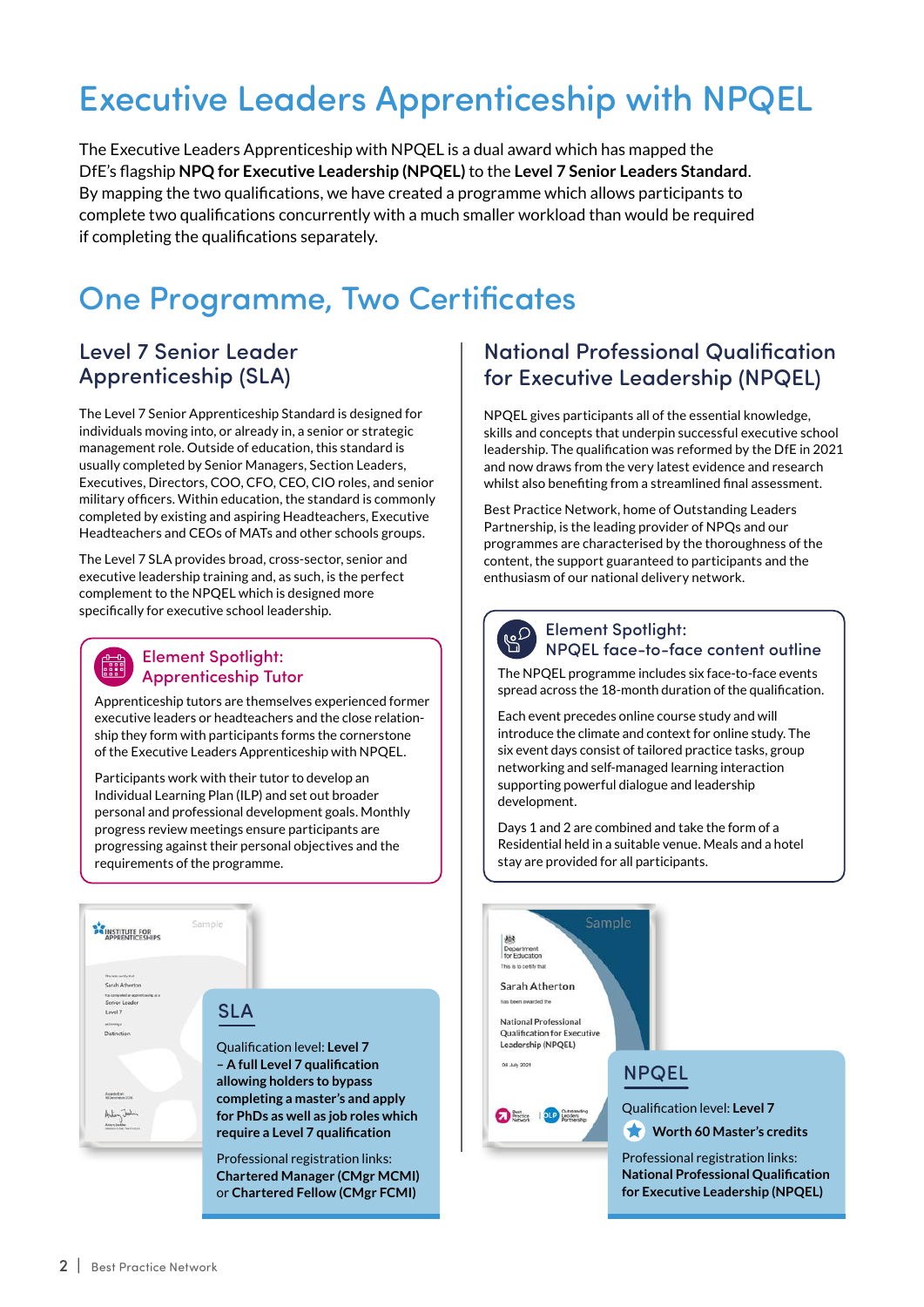## Two Certificates, One Programme

#### Combined programme structure



#### Qualification elements



#### SLA elements and the state of the NPQEL elements